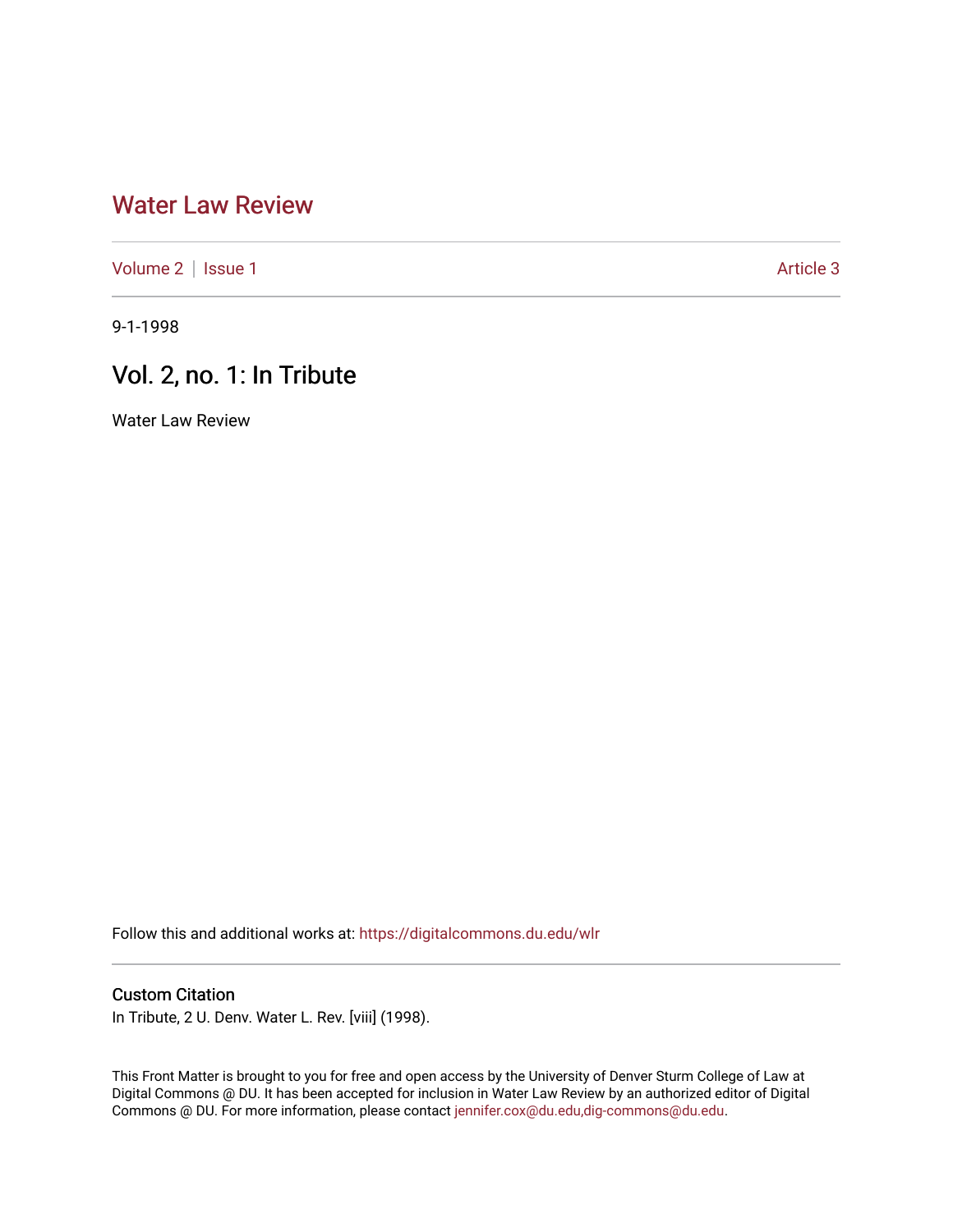

**GLENN** SAUNDERS 1904-1990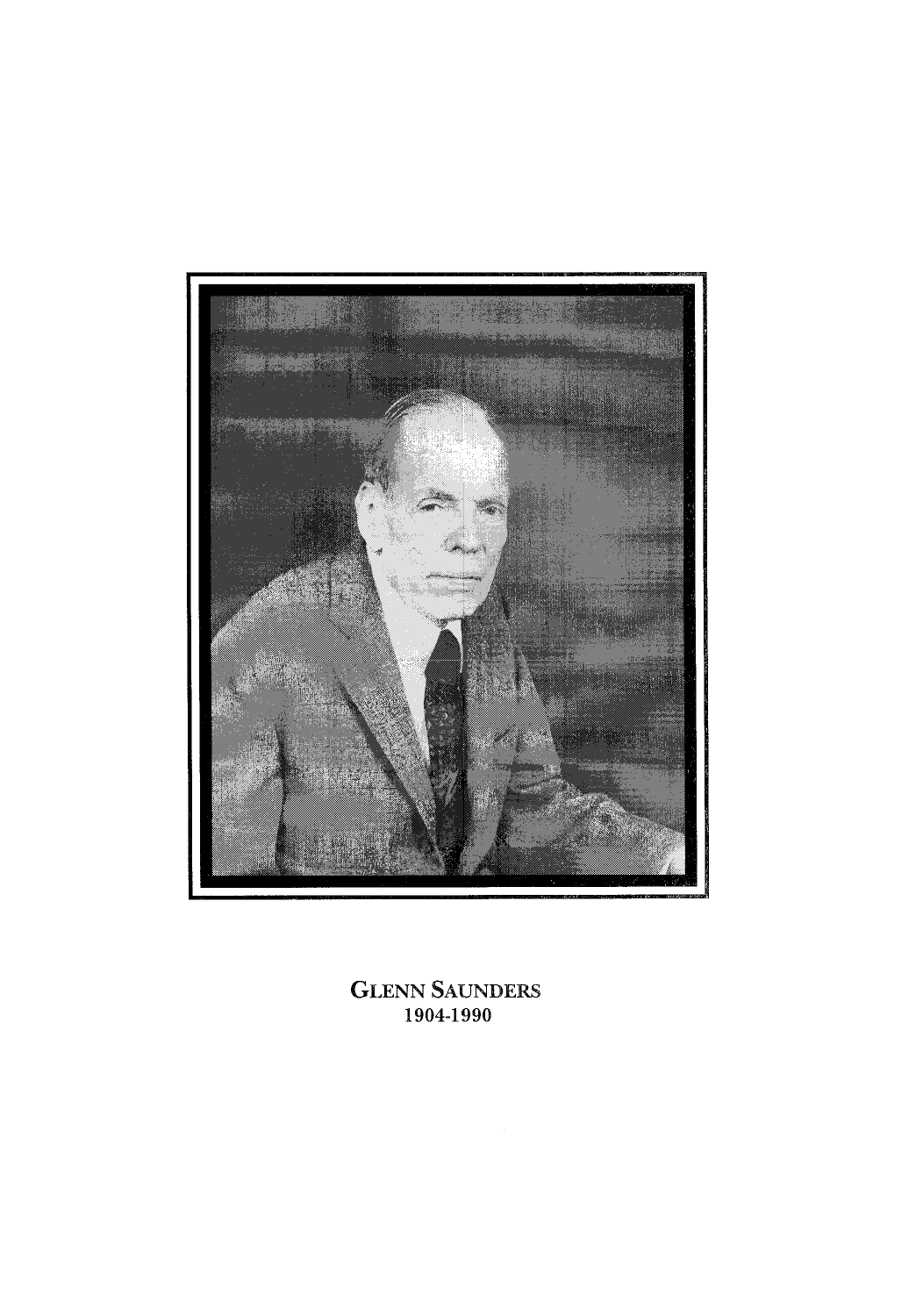## **IN TRIBUTE**

The *Water Law Review* respectfully dedicates its Fall 1998 issue to Glenn Saunders, a legend among Colorado water lawyers. Born in Des Moines, Iowa in 1904, his family soon moved to Denver where he attended high school and college. He first entered the water business in the summer of 1918 when, at age 14, he watched the float gauges at a Denver Union Water Company pump station. He graduated from the University of Denver in 1926, and received his law degree from the University of Michigan in 1929.

Mr. Saunders worked for the Denver Board of Water Commissioners from 1929 to 1969. He became Denver Water's general counsel in 1931, and was placed in charge of all water rights development in 1937. During this period he played key roles in the development of Denver's transmountain water from the Blue, Fraser, and Williams Fork basins. His first major water rights case was *Denver v. Sheriff*, in which the Colorado Supreme Court first addressed issues relating to transmoutain diversions for municipal use.

Mr. Saunders also played a key role in the passage of the 1952 McCarran Amendment, which granted states the right to join the federal government as a defendant in state court basin wide river adjudications. He was chief counsel on 49 Colorado Supreme Court water rights decisions in addition to numerous federal cases. This included the 1955 Blue River Decree, which defined various water rights to the Blue River with respect to Denver's construction of Dillon Reservoir and the Roberts Tunnel, and remains under federal jurisdiction.

In 1969, Mr. Saunders left the Water Board to form the firm of Saunders Snyder Ross & Dickson, where he continued to represent Denver's water interests until his death in 1990.

In honor of Mr. Saunders valuable contributions to the field of water law, the *Review* has reprinted his autobiographical history of the Denver Water Department in this issue.